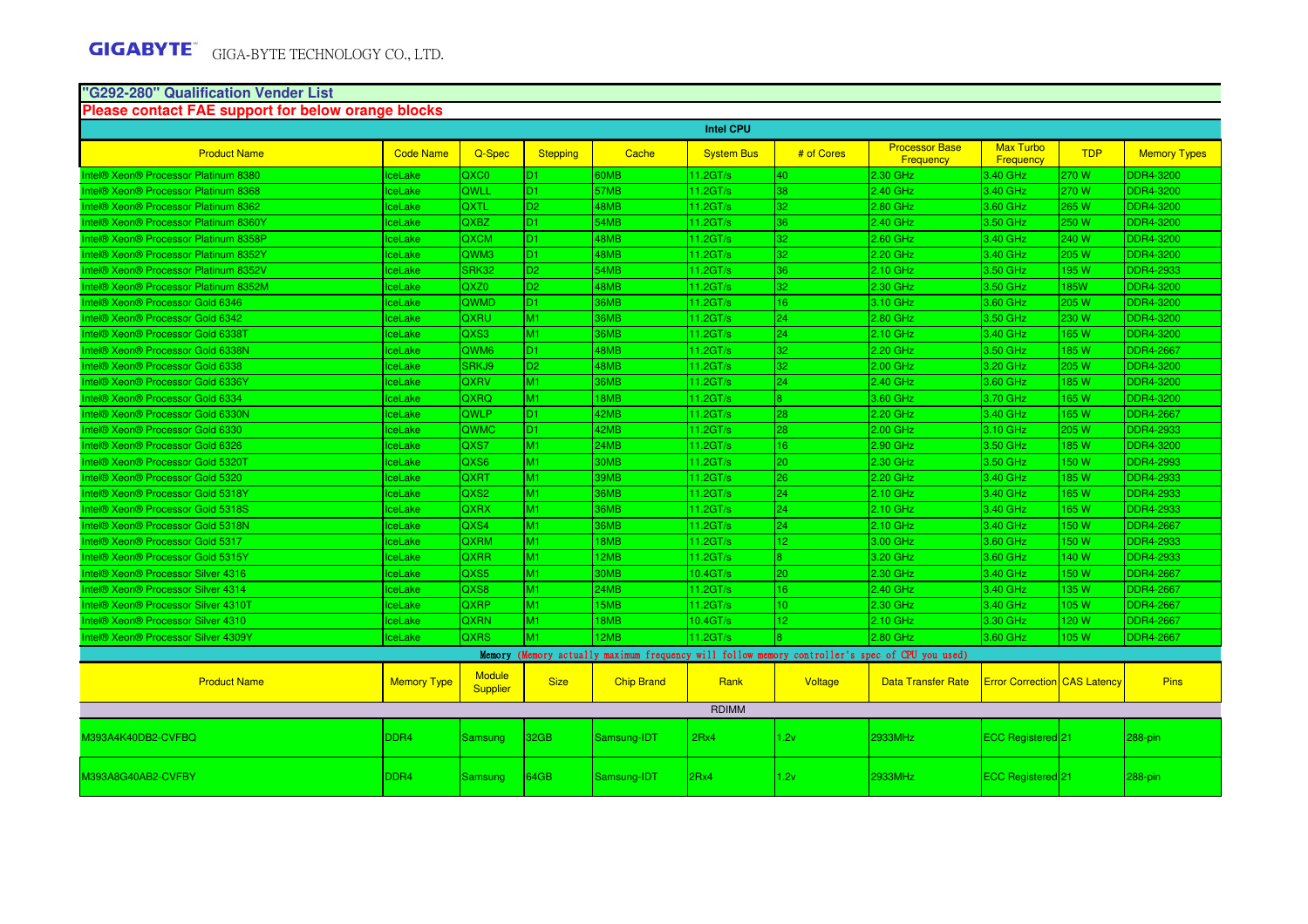| CT32G4RFD4293.2G9E2.001 | DDR <sub>4</sub> | <b>CRUCIAL</b> | 32GB | <b>Micron</b>                  | 2Rx4 | 1.2v | 2933MHz | ECC Registered <sup>[21]</sup> | 288-pin    |
|-------------------------|------------------|----------------|------|--------------------------------|------|------|---------|--------------------------------|------------|
| CT32G4RFD4293.36FE2     | DDR <sub>4</sub> | <b>CRUCIAL</b> | 32GB | <b>Micron</b>                  | 2Rx4 | 1.2v | 2933MHz | ECC Registered 21              | 288-pin    |
| MTA36ASF4G72PZ-2G9E2TG  | DDR <sub>4</sub> | <b>Micron</b>  | 32GB | Micron-Montage                 | 2Rx4 | 1.2v | 2933MHz | ECC Registered 21              | 288-pin    |
| MTA36ASF4G72PZ-2G9E2VG  | DDR <sub>4</sub> | <b>Micron</b>  | 32GB | Micron-IDT                     | 2Rx4 | 1.2v | 2933MHz | ECC Registered 21              | 288-pin    |
| MTA36ASF4G72PZ-2G9E2UG  | DDR <sub>4</sub> | <b>Micron</b>  | 32GB | Micron-Rambus                  | 2Rx4 | 1.2v | 2933MHz | ECC Registered 21              | 288-pin    |
| MTA18ASF4G72PDZ-2G9E1TI | DDR <sub>4</sub> | <b>Micron</b>  | 32GB | Micron-Montage                 | 2Rx8 | 1.2v | 2933MHz | ECC Registered 21              | 288-pin    |
| MTA36ASF8G72PZ-2G9E1TI  | DDR <sub>4</sub> | <b>Micron</b>  | 64GB | Micron-Montage                 | 2Rx4 | 1.2v | 2933MHz | ECC Registered 21              | 288-pin    |
| HMAA8GR7MJR4N-WM T4     | DDR4             | <b>SKhynix</b> | 64GB | <b>SKhynix-Montage</b>         | 2Rx4 | 1.2v | 2933MHz | <b>ECC Registered 21</b>       | $288$ -pin |
| KSM29RD4/32HDR          | DDR <sub>4</sub> | Kingston       | 32GB | <b>SKhynix-Rambus</b>          | 2Rx4 | 1.2v | 2933MHz | <b>ECC Registered</b> 21       | 288-pin    |
| NT32GA72D4NBX3P-IX      | DDR <sub>4</sub> | Nanya          | 32GB | Nanya-Montage or<br><b>IDT</b> | 2Rx4 | 1.2v | 2933MHz | ECC Registered 21              | 288-pin    |
| HMA84GR7DJR4N-XN T4     | DDR4             | <b>SKhynix</b> | 32GB | <b>SKhynix-Montage</b>         | 2Rx4 | 1.2v | 3200MHz | ECC Registered 22              | 288-pin    |
| HMAA8GR7CJR4N-XN T4     | DDR <sub>4</sub> | <b>SKhynix</b> | 64GB | <b>SKhynix-Montage</b>         | 2Rx4 | 1.2v | 3200MHz | ECC Registered 22              | 288-pin    |
| HMAA8GR7CJR4N-XN TG     | DDR <sub>4</sub> | <b>SKhynix</b> | 64GB | <b>SKhynix-IDT</b>             | 2Rx4 | 1.2v | 3200MHz | ECC Registered 22              | 288-pin    |
| HMAA8GR7CJR4N-XN T8     | DDR <sub>4</sub> | <b>SKhynix</b> | 64GB | <b>SKhynix-Rambus</b>          | 2Rx4 | 1.2v | 3200MHz | ECC Registered 22              | 288-pin    |
| MTA18ASF2G72PZ-3G2R1UI  | DDR <sub>4</sub> | <b>Micron</b>  | 16GB | Micron-Rambus                  | 1Rx4 | 1.2v | 3200MHz | ECC Registered 22              | $288$ -pin |
| MTA36ASF4G72PZ-3G2R1UI  | DDR <sub>4</sub> | <b>Micron</b>  | 32GB | Micron-Rambus                  | 2Rx4 | 1.2v | 3200MHz | ECC Registered 22              | $288$ -pin |
| M393A4G40BB3-CWEGQ      | DDR4             | Samsung        | 32GB | Samsung-Rambus                 | 1Rx4 | 1.2v | 3200MHz | ECC Registered 22              | 288-pin    |
| M393A4K40EB3-CWEGQ      | DDR <sub>4</sub> | Samsung        | 32GB | Samsung-Rambus 2Rx4            |      | 1.2v | 3200MHz | <b>ECC Registered</b> 22       | 288-pin    |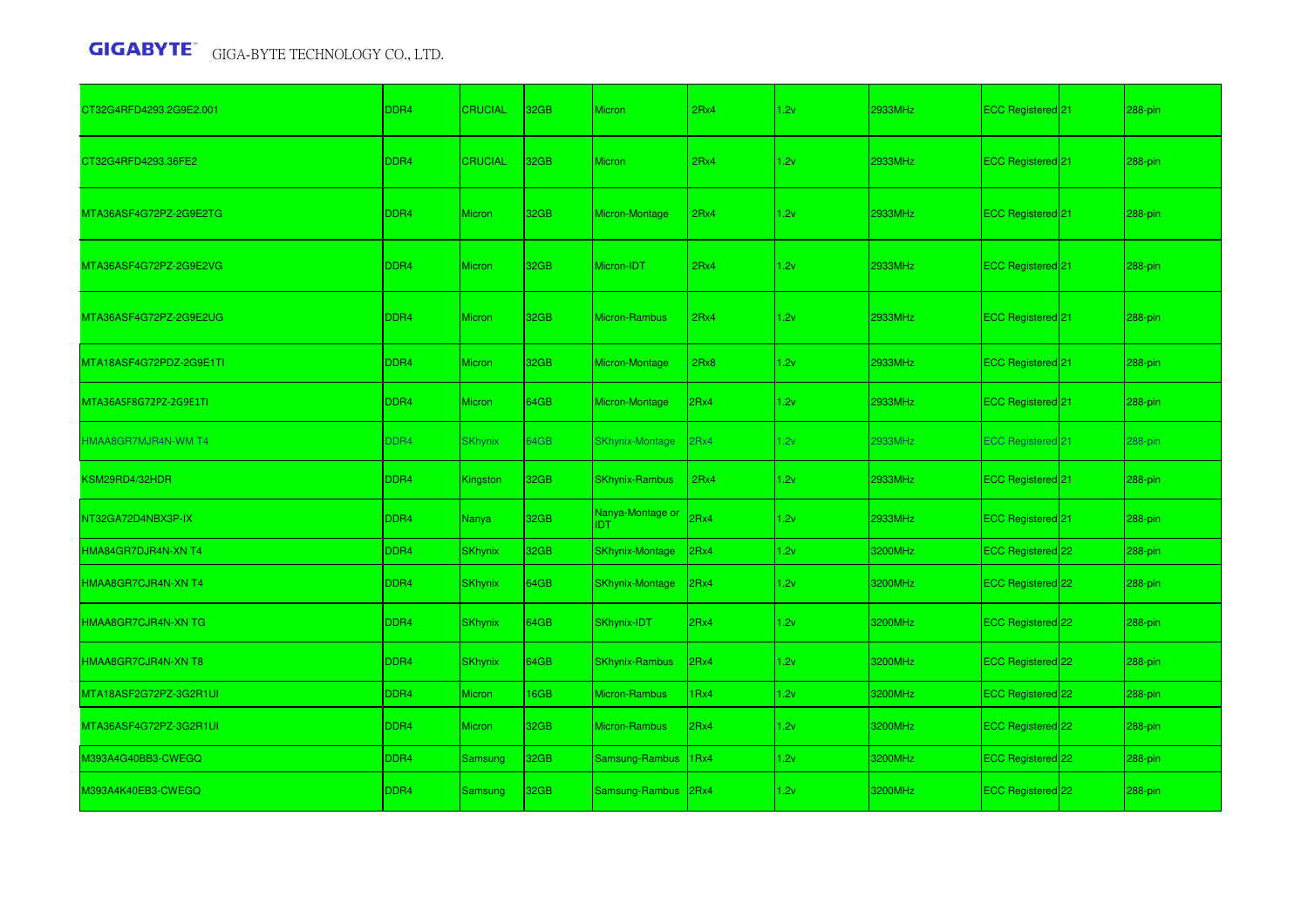| M393A4K40EB3-CWECQ                        | DDR4        | Samsung       | 32GB               | Samsung-Montage 2Rx4   |                                     | 1.2v                                                                             | 3200MHz                                                                                                                     | <b>ECC Registered</b> 22 |            | 288-pin     |
|-------------------------------------------|-------------|---------------|--------------------|------------------------|-------------------------------------|----------------------------------------------------------------------------------|-----------------------------------------------------------------------------------------------------------------------------|--------------------------|------------|-------------|
| M393A4K40EB3-CWEBY                        | DDR4        | Samsung       | 32GB               | Samsung-IDT            | 2Rx4                                | 1.2v                                                                             | 3200MHz                                                                                                                     | ECC Registered 22        |            | 288-pin     |
| M393A8G40BB4-CWEBY                        | DDR4        | Samsung       | 34GB               | Samsung-IDT            | 2Rx4                                | 1.2v                                                                             | 3200MHz                                                                                                                     | ECC Registered 22        |            | 288-pin     |
| M393AAG40M32-CAEBQ                        | DDR4        | Samsung       | <b>28GB</b>        | <b>Samsung</b>         | <b>2S2Rx4</b>                       | 1.2v                                                                             | 3200MHz                                                                                                                     | ECC Registered 22        |            | 288-pin     |
| KSM32RS8/16MER                            | DDR4        | Kingston      | <b>I6GB</b>        | Micron-Rambus          | 1Rx8                                | 1.2v                                                                             | 3200MHz                                                                                                                     | ECC Registered 22        |            | 288-pin     |
| <b><sm32rs4 32mer<="" b=""></sm32rs4></b> | DDR4        | Kingston      | 32GB               | Micron-Rambus          | 1Rx4                                | 1.2v                                                                             | 3200MHz                                                                                                                     | ECC Registered 22        |            | 288-pin     |
| AD4R3200716G22-BHYA                       | DDR4        | <b>ADATA</b>  | IGGB               | <b>SKhynix-Montage</b> | 1Rx8                                | 1.2v                                                                             | 3200MHz                                                                                                                     | ECC Registered 22        |            | 288-pin     |
| MTA18ASF4G72PDZ-3G2F1VI                   | DDR4        | Micron        | 32GB               | Micron-IDT             | 2Rx8                                | 1.2v                                                                             | 3200MHz                                                                                                                     | ECC Registered 22        |            | 288-pin     |
| MTA18ASF4G72PDZ-3G2F1UI                   | DDR4        | <b>Micron</b> | 32GB               | Micron-Rambus          | 2Rx8                                | 1.2v                                                                             | 3200MHz                                                                                                                     | <b>ECC Registered</b> 22 |            | 288-pin     |
| <b>LRDIMM</b>                             |             |               |                    |                        |                                     |                                                                                  |                                                                                                                             |                          |            |             |
| <b>M386AAG40MMB-CVFC0</b>                 | DDR4        | Samsung       | 128GB              | Samsung                | 4DRx4                               | 1.2v                                                                             | 2933MHz                                                                                                                     | <b>ECC Registered</b> 21 |            | 288-pin     |
| M386A8K40DM2-CWELQ                        | DDR4        | Samsung       | 64GB               | Samsung-IDT            | 4DRx4                               | 1.2v                                                                             | 3200MHz                                                                                                                     | ECC Registered 22        |            | $288$ -pin  |
|                                           |             |               |                    |                        |                                     |                                                                                  | Intel Optane™ Persistent Memory 200 Series (Barlow PASS)Due to thermal limitaiton, please mark as orange color if test pass |                          |            |             |
| NMB1XBD128GQS QVSN                        | DDR-T       | Intel         | <b>28GB</b>        |                        |                                     |                                                                                  | 3200MHz                                                                                                                     |                          |            | 288-pin     |
| NMB1XBD256GQS QVSP                        | DDR-T       | Intel         | 256GB              |                        |                                     |                                                                                  | 3200MHz                                                                                                                     |                          |            | 288-pin     |
| NMB1XBD512GQS QVSQ                        | DDR-T       | Intel         | 512GB              |                        |                                     |                                                                                  | 3200MHz                                                                                                                     |                          |            | 288-pin     |
|                                           |             |               |                    |                        |                                     | HDD (If the system build-in with RAID card , please refer to RAID card QVL list) |                                                                                                                             |                          |            |             |
| <b>Product Name</b>                       | <b>Type</b> | Vendor        | <b>Form Factor</b> | Format                 | Capacity                            | <b>Interface Speed</b>                                                           | <b>Series</b>                                                                                                               | Cache                    | <b>RPM</b> | Encryption  |
|                                           |             |               |                    |                        | Seagate Enterprise Capacity 2.5 HDD |                                                                                  |                                                                                                                             |                          |            |             |
| ST2000NX0243                              | <b>SATA</b> | Seagate       | 2.5"               |                        |                                     | 6Gb/s                                                                            | <b>Exos 7E2000</b>                                                                                                          | 128MB                    | 7200       | N/A         |
|                                           |             |               |                    | 4Kn                    | 2TB                                 |                                                                                  | (Enterprise Capacity<br>V.3)                                                                                                |                          |            |             |
|                                           |             |               |                    |                        | <b>SATA/SAS SSD</b>                 |                                                                                  |                                                                                                                             |                          |            |             |
| <b>Product Name</b>                       | <b>Type</b> | Vendor        | <b>Form Factor</b> | Interface              | Capacity                            | <b>Interface Speed</b>                                                           | <b>FW</b>                                                                                                                   |                          |            | <b>Note</b> |
|                                           |             |               |                    |                        | <b>SATA SSD</b>                     |                                                                                  |                                                                                                                             |                          |            |             |
| MTFDDAK3T8TDS-1AW1ZABYY (5300 PRO)        | SSD         | Micron        | 2.5"               | <b>SATA</b>            | 3.84TB                              | 6Gb/s                                                                            |                                                                                                                             |                          |            |             |
| MTFDDAK1T9TDS-1AW1ZABYY (5300 PRO)        | <b>SSD</b>  | Micron        | 2.5"               | <b>SATA</b>            | 1.92TB                              | 6Gb/s                                                                            |                                                                                                                             |                          |            |             |
| MZ-7LH1T9NE 883 DCT Series                | <b>SSD</b>  | Samsung       | 2.5"               | <b>SATA</b>            | 1.92TB                              | 6Gb/s                                                                            |                                                                                                                             |                          |            |             |
| SSDSC2KG019T8 D3-S4610 Series             | <b>SSD</b>  | Intel         | 2.5"               | <b>SATA</b>            | 1.92TB                              | 6Gb/s                                                                            |                                                                                                                             |                          |            |             |
| SSDSC2KB019T8 D3-S4510 Series             | <b>SSD</b>  | Intel         | 2.5"               | <b>SATA</b>            | 1.92TB                              | 6Gb/s                                                                            |                                                                                                                             |                          |            |             |
| SSDSC2KB019TZ D3-S4520 Series             | <b>SSD</b>  | Intel         | 2.5"               | <b>SATA</b>            | 1.92TB                              | 6Gb/s                                                                            |                                                                                                                             |                          |            |             |
| XA960LE10063                              | <b>SSD</b>  | Seagate       | 2.5"               | <b>SATA</b>            | 960GB                               | 6Gb/s                                                                            |                                                                                                                             |                          |            |             |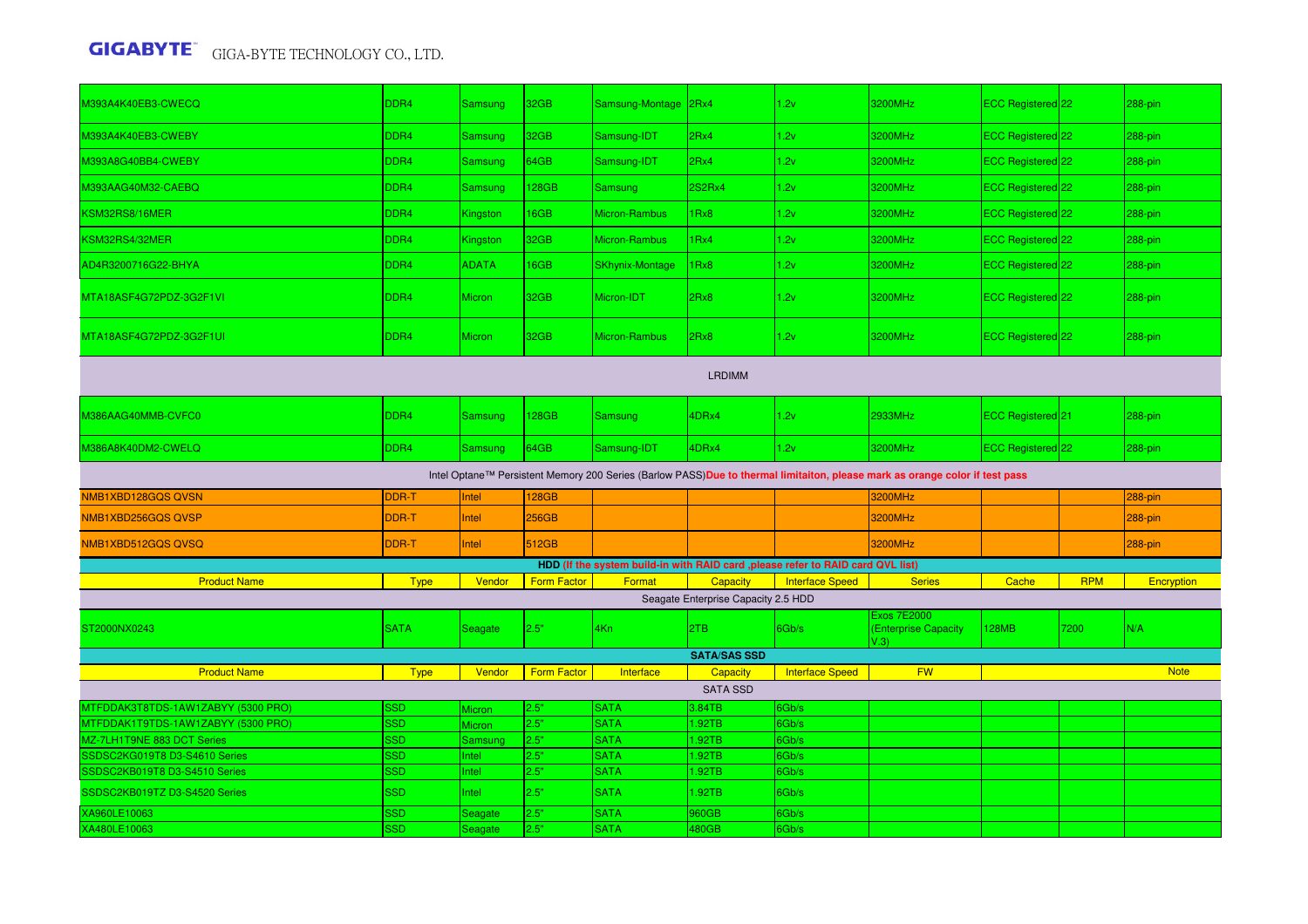| SSB240GTLCG-D2-SME520GBT ESM1220 Series         | <b>SSD</b>                | Phison                                        | 2.5"               | <b>SATA</b>          | 240GB                                 | 6Gb/s                                                                           |                                                   |                              |             |  |  |
|-------------------------------------------------|---------------------------|-----------------------------------------------|--------------------|----------------------|---------------------------------------|---------------------------------------------------------------------------------|---------------------------------------------------|------------------------------|-------------|--|--|
| SSB480GTLCG-D2-SME520GBT ESM1220 Series         | <b>SSD</b>                | Phison                                        | 2.5"               | <b>SATA</b>          | 480GB                                 | 6Gb/s                                                                           |                                                   |                              |             |  |  |
| SSB960GTLCG-D2-SME520GBT ESM1220 Series         | <b>SSD</b>                | Phison                                        | 2.5"               | <b>SATA</b>          | 960GB                                 | 6Gb/s                                                                           |                                                   |                              |             |  |  |
| SSB1K9GTLCG-D2-SME520GBT ESM1220 Series         | <b>SSD</b>                | Phison                                        | 2.5"               | <b>SATA</b>          | 1.92TB                                | 6Gb/s                                                                           |                                                   |                              |             |  |  |
| MZ7L3480HCHQ-00A07 PM893 Series                 | <b>SSD</b>                | Samsung                                       | 2.5"               | <b>SATA</b>          | 480GB                                 | 6Gb/s                                                                           |                                                   |                              |             |  |  |
| MZ7L33T8HBLT-00A07 PM893 Series                 | <b>SSD</b>                | Samsung                                       | 2.5"               | SATA                 | 3.84TB                                | 6Gb/s                                                                           |                                                   |                              |             |  |  |
|                                                 |                           |                                               |                    |                      | <b>PCIe SSD</b>                       |                                                                                 |                                                   |                              |             |  |  |
| <b>Product Name</b>                             | <b>Type</b>               | Vendor                                        | <b>Form Factor</b> | Interface            | Capacity                              | <b>Interface Speed</b>                                                          |                                                   |                              | <b>Note</b> |  |  |
| PCIe SSD                                        |                           |                                               |                    |                      |                                       |                                                                                 |                                                   |                              |             |  |  |
| SSDPEDKX040T701 P4500 Series PCIe Gen3 x4 4TB   | PCIe                      | Intel                                         | <b>PCI-E 3.0</b>   | PCle(NVMe)           | 4TB                                   | PCIe Gen3 x4                                                                    |                                                   |                              |             |  |  |
| Samsung PM1725b MZPLL3T2HAJQ PCIe Gen3 x8 3.2TB | PCIe                      | Samsung                                       | <b>PCI-E 3.0</b>   | PCIe(NVMe)           | 3.2TB                                 | PCIe Gen3 x8                                                                    |                                                   |                              |             |  |  |
| U.2                                             |                           |                                               |                    |                      |                                       |                                                                                 |                                                   |                              |             |  |  |
| <b>Product Name</b>                             | <b>Type</b>               | Vendor                                        | <b>Form Factor</b> | Interface            | Capacity                              | <b>Interface Speed</b>                                                          |                                                   |                              | <b>Note</b> |  |  |
| U.2 (VROC support)                              |                           |                                               |                    |                      |                                       |                                                                                 |                                                   |                              |             |  |  |
| SSDPF2KX038TZ D7-P5510 Series                   | U.2                       | Intel                                         | 2.5"               | SFF8639(NVMe)        | 3.84TB                                | PCIe Gen4 x4                                                                    |                                                   |                              |             |  |  |
| SSDPE2KE032T801 P4610 Series                    | U.2                       | Intel                                         | 2.5"               | SFF8639(NVMe)        | 3.2TB                                 | PCIe Gen3 x4                                                                    |                                                   |                              |             |  |  |
| SSDPE2KX020T801 P4510 Series                    | U.2                       | Intel                                         | 2.5"               | SFF8639(NVMe)        | 2TB                                   | PCIe Gen3 x4                                                                    |                                                   |                              |             |  |  |
| U.2                                             |                           |                                               |                    |                      |                                       |                                                                                 |                                                   |                              |             |  |  |
| SSDPF2KX038TZ D7-P5510 Series                   | U.2                       | Intel                                         | 2.5"               | <b>SFF8639(NVMe)</b> | 3.84TB                                | PCIe Gen4 x4                                                                    |                                                   |                              |             |  |  |
| SSDPE2KE032T801 P4610 Series                    | U.2                       | Intel                                         | 2.5"               | <b>SFF8639(NVMe)</b> | 3.2TB                                 | PCIe Gen3 x4                                                                    |                                                   |                              |             |  |  |
| SSDPE2KX020T801 P4510 Series                    | U.2                       | <b>Intel</b>                                  | 2.5"               | <b>SFF8639(NVMe)</b> | 2TB                                   | PCIe Gen3 x4                                                                    |                                                   |                              |             |  |  |
| MZWLL3T2HAJQ PM1725b Series                     | U.2                       | <b>Samsung</b>                                | 2.5"               | SFF8639(NVMe)        | 3.2TB                                 | PCIe Gen3 x4                                                                    |                                                   |                              |             |  |  |
| MZQLW1T9HMJP PM963 Series                       | U.2                       | Samsung                                       | 2.5"               | SFF8639(NVMe)        | 1.92TB                                | PCIe Gen3 x4                                                                    |                                                   |                              |             |  |  |
| MZQL23T8HCLS PM9A3 Series                       | U.2                       | <b>Samsung</b>                                | 2.5"               | <b>SFF8639(NVMe)</b> | 3.84TB                                | PCIe Gen4 x4                                                                    |                                                   |                              |             |  |  |
| MTFDHAL3T2TDR 9300 Max Series                   | U.2                       | Micron                                        | 2.5"               | SFF8639(NVMe)        | 3.2TB                                 | PCIe Gen3 x4                                                                    |                                                   |                              |             |  |  |
|                                                 |                           |                                               |                    |                      | U.3                                   |                                                                                 |                                                   |                              |             |  |  |
| KCM61RUL3T84 CM6-R Series                       | U.3                       | <b>KIOXIA</b>                                 | 2.5"               | SFF8639(NVMe)        | 3.84TB                                | PCIe Gen4 x4                                                                    |                                                   |                              |             |  |  |
| KCD61LUL3T84 CD6-R Series                       | U.3                       | <b>KIOXIA</b>                                 | 2.5"               | <b>SFF8639(NVMe)</b> | 3.84TB                                | PCIe Gen4 x4                                                                    |                                                   |                              |             |  |  |
|                                                 |                           |                                               |                    |                      | <b>M.2 Expansion PCIe Card</b>        |                                                                                 |                                                   |                              |             |  |  |
| <b>Product Name</b>                             | <b>Type</b>               | Vendor                                        | <b>Form Factor</b> | Interface            | Max. Channels                         | <b>Interface Speed</b>                                                          |                                                   |                              | <b>Note</b> |  |  |
| <b>CMT4034</b>                                  | PCIe                      | Gigabyte                                      | 22110              | PCIe(NVMe)           |                                       | PCIe Gen3 x16                                                                   |                                                   |                              |             |  |  |
|                                                 |                           |                                               |                    |                      | <b>GPGPU Card (GPGPU server only)</b> |                                                                                 |                                                   |                              |             |  |  |
| <b>Product Name</b>                             | Processer<br><b>Cores</b> | <b>Memory</b><br><b>Bandwidth</b><br>(GB/sec) | <b>VRAM</b>        | OpenGL               | <b>Microsoft DirectX</b>              | <b>Graphics Card</b><br>Power (W)                                               | <b>NVIDIA SLI / AMD</b><br><b>CrossFire Ready</b> | <b>Note</b>                  |             |  |  |
|                                                 |                           |                                               |                    |                      |                                       | NVIDIA Tesla (http://www.nvidia.com/object/tesla-supercomputing-solutions.html) |                                                   |                              |             |  |  |
| A100 (Ampere)                                   | 6912                      | 1555 GB/s                                     | 40GB               |                      |                                       | 250 W                                                                           |                                                   | (Maximum support 8pcs GPGPU) |             |  |  |
| A100-80GB (Ampere)                              | 6912                      | 1935GB/s                                      | 80GB               |                      |                                       | 300 W                                                                           |                                                   | (Maximum support 8pcs GPGPU) |             |  |  |
| A30 (Ampere)                                    | 3584                      | 933 GB/s                                      | 24GB               |                      |                                       | 165W                                                                            |                                                   | (Maximum support 8pcs GPGPU) |             |  |  |
| A40 (Ampere)                                    | 10752                     | 696 GB/s                                      | 48GB               |                      |                                       | 300W                                                                            |                                                   | (Maximum support 8pcs GPGPU) |             |  |  |
| A16 (Ampere)                                    | 2560x4                    | 232x4 GB/s                                    | 16x4GB             |                      |                                       | <b>250W</b>                                                                     |                                                   | (Maximum support 4pcs GPGPU) |             |  |  |
| A2 (Ampere)                                     | 1280                      | 200 GB/s                                      | 16GB               |                      |                                       | 60W                                                                             |                                                   | Maximum support 8pcs GPGPU   |             |  |  |
|                                                 |                           |                                               |                    |                      | <b>AMD Radeon Instinct</b>            |                                                                                 |                                                   |                              |             |  |  |
| <b>MI100 (CDNA)</b>                             | 7680                      | 1228.8GB/s                                    | 32GB               |                      |                                       | 300 W                                                                           |                                                   | (Maximum support 8pcs GPGPU) |             |  |  |
|                                                 |                           |                                               |                    |                      |                                       | <b>Graphics Card (GPGPU server &amp; Workstation server only)</b>               |                                                   |                              |             |  |  |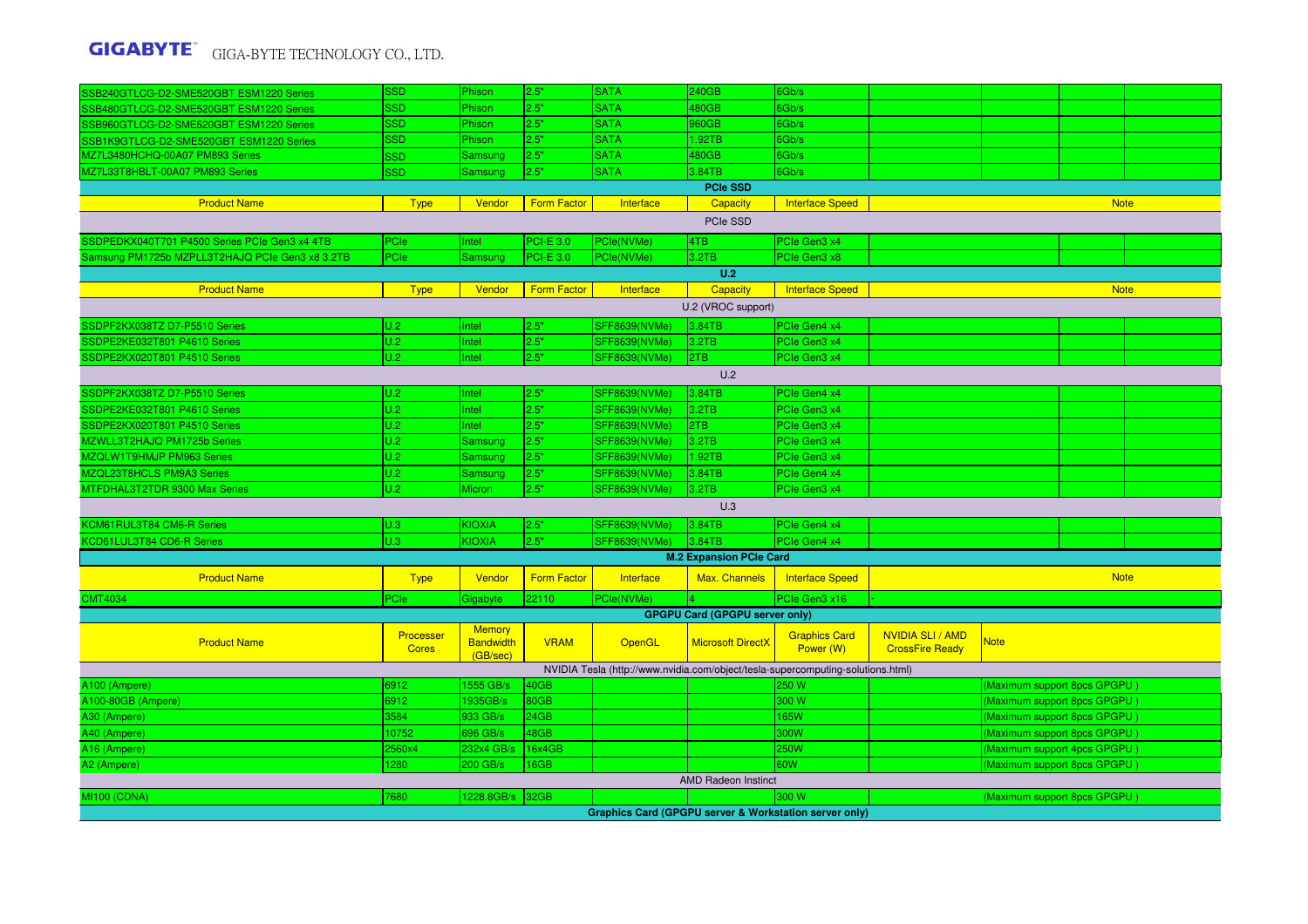| <b>Product Name</b>                                  | Processer<br><b>Cores</b>                          | <b>Memory</b><br><b>Bandwidth</b><br>(GB/sec) | <b>VRAM</b>                  | OpenGL                                                                | <b>Microsoft DirectX</b>      | <b>Graphics Card</b><br>Power (W)    | <b>NVIDIA SLI / AMD</b><br><b>CrossFire Ready</b> |                              | <b>Note</b> |  |  |
|------------------------------------------------------|----------------------------------------------------|-----------------------------------------------|------------------------------|-----------------------------------------------------------------------|-------------------------------|--------------------------------------|---------------------------------------------------|------------------------------|-------------|--|--|
|                                                      |                                                    |                                               |                              | NVIDIA Quadro (http://www.nvidia.com/object/quadro-desktop-gpus.html) |                               |                                      |                                                   |                              |             |  |  |
| 46000 (Ampere)                                       | 10752                                              | 768 GB/s                                      | 48GB                         |                                                                       |                               | 300 W                                |                                                   | (Maximum support 8pcs GPGPU) |             |  |  |
|                                                      |                                                    |                                               |                              |                                                                       | <b>RAID Cards</b>             |                                      |                                                   |                              |             |  |  |
| <b>Product Name</b>                                  | RAID-on-Chip<br>Controller                         | <b>Host Bus</b><br>Type                       | <b>Internal Ports</b>        | <b>Internal Connectors</b>                                            | <b>External Ports</b>         | <b>External</b><br><b>Connectors</b> | <b>Data Transfer Rates</b>                        |                              | <b>Note</b> |  |  |
|                                                      |                                                    |                                               |                              | 2 x Mini-SAS HD                                                       | <b>GIGABYTE Storage Cards</b> |                                      |                                                   |                              |             |  |  |
| <b>CRA3338</b>                                       | <b>LSI SAS 3008</b>                                | <b>Cle Gen3</b>                               |                              | <b>SFF-8643</b>                                                       |                               |                                      | Up to 12Gb/s per port                             |                              |             |  |  |
| <b>CSA3548</b>                                       | <b>LSI SAS 3008</b>                                | <b>PCIe Gen3</b>                              |                              |                                                                       |                               | 2 x Mini-SAS HD<br><b>SFF-8644</b>   | Up to 12Gb/s per port                             |                              |             |  |  |
| <b>CRA4448</b>                                       | <b>LSI SAS 3108</b>                                | PCIe Gen3                                     |                              | 2 x Mini-SAS HD<br><b>SFF-8643</b>                                    |                               |                                      | Up to 12Gb/s per port                             |                              |             |  |  |
| <b>LSI RAID Controller Cards</b>                     |                                                    |                                               |                              |                                                                       |                               |                                      |                                                   |                              |             |  |  |
|                                                      | <b>SAS3916 Tri-</b>                                | PCIe Gen4                                     |                              | 2 x8 SlimSAS SFF-                                                     |                               |                                      |                                                   |                              |             |  |  |
| MegaRAID 9560-16i without Tri-mode                   | Mode RAID-on-<br>Chip (ROC)                        | 8x                                            | 16                           | 8654                                                                  |                               |                                      | Up to 12Gb/s per port                             |                              |             |  |  |
| LSI Host Bus Adapters (HBAs)                         |                                                    |                                               |                              |                                                                       |                               |                                      |                                                   |                              |             |  |  |
| LSI SAS 9400-16i without Tri-mode                    | SAS3416                                            | PCIe Gen3                                     | 16                           | 4 x Mini-SAS HD                                                       |                               |                                      | Up to 12Gb/s per port                             |                              |             |  |  |
|                                                      |                                                    | х8<br>PCIe Gen4                               |                              | <b>SFF-8643</b><br>2 x8 SlimSAS SFF-                                  |                               |                                      |                                                   |                              |             |  |  |
| LSI SAS 9500-16i without Tri-mode                    | SAS3816                                            | άŘ.                                           | 16 <sup>1</sup>              | 8654                                                                  |                               |                                      | Up to 12Gb/s per port                             |                              |             |  |  |
| Microsemi RAID Cards                                 |                                                    |                                               |                              |                                                                       |                               |                                      |                                                   |                              |             |  |  |
| SmartRAID 3154-16i                                   | <b>PM8236</b>                                      | PCIe Gen3<br>x8                               | 16 <sup>°</sup>              | 4 x Mini-SAS HD<br><b>SFF-8643</b>                                    |                               |                                      | Up to 12Gb/s per port                             |                              |             |  |  |
|                                                      |                                                    |                                               |                              |                                                                       | LSI Tri-mode card             |                                      |                                                   |                              |             |  |  |
| MegaRAID 9560-16i with Tri-mode                      | <b>SAS3916 Tri-</b><br>Mode RAID-on-<br>Chip (ROC) | PCIe Gen4<br>x8                               | 16                           | 2 x8 SlimSAS SFF-<br>8654                                             |                               |                                      | Up to 12Gb/s per port                             |                              |             |  |  |
|                                                      |                                                    |                                               |                              |                                                                       | <b>LAN Cards</b>              |                                      |                                                   |                              |             |  |  |
| <b>Product Name</b>                                  | Connector                                          |                                               | <b>System Interface Type</b> | # of Ports                                                            | <b>Data Rate</b>              |                                      |                                                   | <b>Note</b>                  |             |  |  |
|                                                      |                                                    |                                               |                              |                                                                       | <b>GIGABYTE LAN Cards</b>     |                                      |                                                   |                              |             |  |  |
| <b>CLN4752</b>                                       | QSFP+                                              | PCIe Gen3 x8                                  |                              | Dual                                                                  | 40Gb/s per port               |                                      | <b>INTEL XL710</b>                                |                              |             |  |  |
| <b>CLN4224</b>                                       | <b>RJ-45</b>                                       | PCIe Gen3 x4                                  |                              | Quad                                                                  | 10Gb/s per port               |                                      | <b>INTEL X550-AT2</b>                             |                              |             |  |  |
|                                                      |                                                    |                                               |                              |                                                                       | Intel 25GbE                   |                                      |                                                   |                              |             |  |  |
| Intel® Ethernet Network Adapter XXV710-DA2           | SFP <sub>28</sub>                                  | PCIe Gen3 x8                                  |                              | Dual                                                                  | 25Gb/s per port               |                                      |                                                   |                              |             |  |  |
|                                                      |                                                    |                                               |                              |                                                                       | Intel 40GbE                   |                                      |                                                   |                              |             |  |  |
| Intel® Ethernet Converged Network Adapter XL710-QDA2 | QSFP+                                              | PCIe Gen3 x8                                  |                              | Dual                                                                  | 40Gb/s per port               |                                      |                                                   |                              |             |  |  |
|                                                      |                                                    |                                               |                              |                                                                       | Intel 100GbE                  |                                      |                                                   |                              |             |  |  |
| Intel® Ethernet Network Adapter E810-CQDA2           | QSFP28                                             | PCIe Gen4 x16                                 |                              | Dual                                                                  | 100Gb/s per port              |                                      |                                                   |                              |             |  |  |
|                                                      |                                                    |                                               |                              |                                                                       | Mellanox ConnectX             |                                      |                                                   |                              |             |  |  |
| MCX631102AN-ADAT                                     | SFP <sub>28</sub>                                  | PCIe Gen4 x8                                  |                              | Dual                                                                  | 25Gb/s per port               |                                      | ConnectX®-6 Dx without Crypto                     |                              |             |  |  |
| MCX623106AN-CDAT                                     | QSFP56                                             | PCIe Gen4 x16                                 |                              | <b>Dual</b>                                                           | 100Gb/s per port              |                                      | ConnectX®-6 Dx No Crypto, No Secure Boot          |                              |             |  |  |